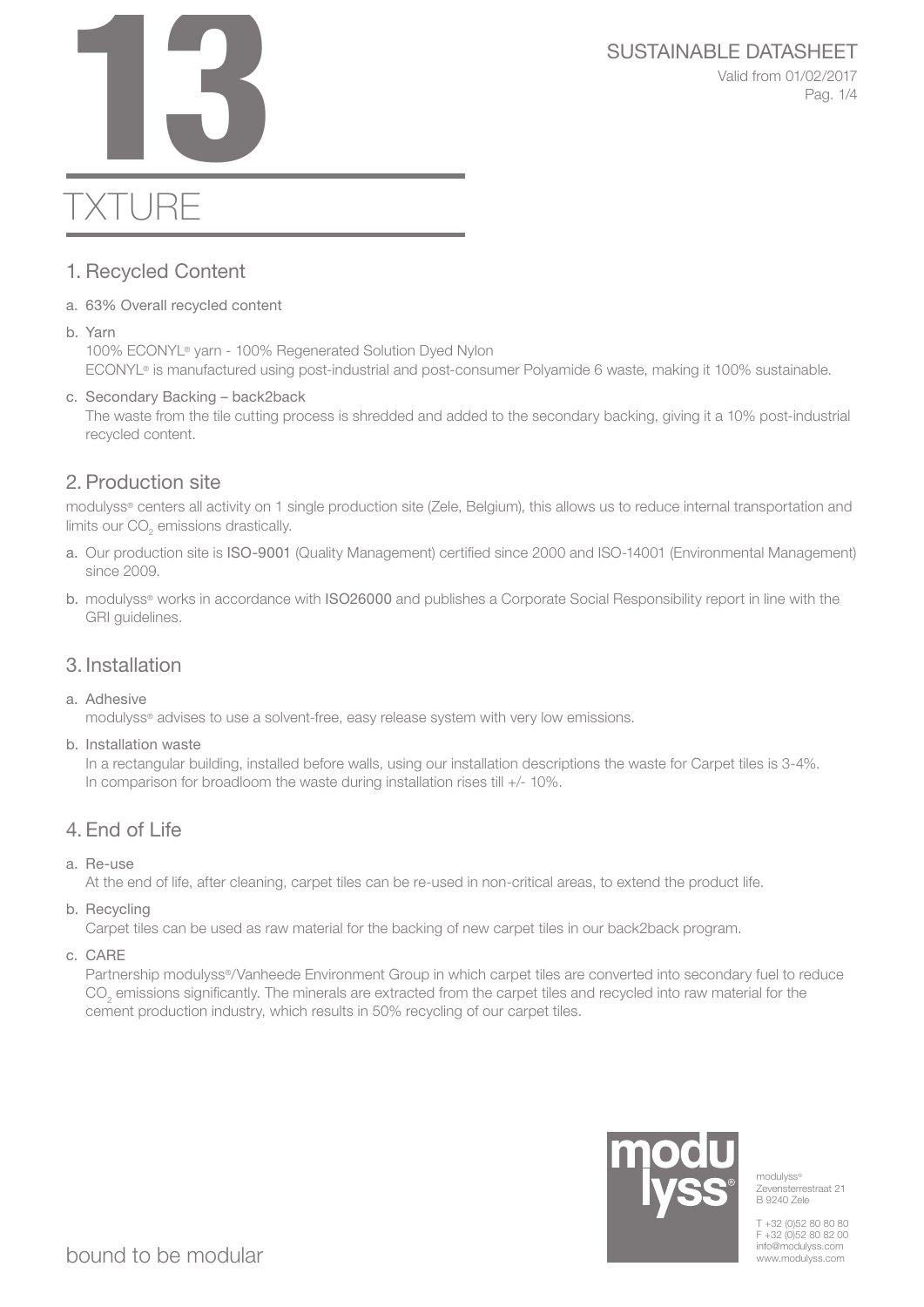# 5. Voc's & Chemical Substances

This product fulfills the testing criteria for emissions of:

- a. CRI (US and international) Carpet & Rug Institute Compliant to the requirements of Green Label Plus, GLP 1100 (see LEED®, point 6.b)
- b. GUT (DE)

Gemeinschaft Umwelfreundlicher Teppichboden

TVOC28<100 μg/m³

This product meets the GUT-criteria, GUT-license number C34C02C1. These criteria include VOC tresholds, odour and chemical substances.

#### c. REACH (EU)

modulyss® complies with the strict European REACH standards.

d. Sundahus (SE)

SundaHus Miljödata is a system of health and environmental assessment of products in the construction and real estatebusinesses. The core of the system is a database of substances, materials and products. B-rating.

# 6. Life Cycle Analysis & Compliance to Green Building Certifications

#### a. BRE Global (UK)

Building Research Establishment This product can contribute towards credits in:

#### Hea 02 – Indoor Air Quality

To recognise and encourage a healthy internal environment through the specification and installation of appropriate ventilation, equipment and finishes.

- Use of a low-emission adhesive on installation (BN EN 13999-1:2007) can contribute to this credit.
- modulyss® carpet tiles meet the requirements of EN14041, including E1 classification for formaldehyde emissions, and can contribute to the credit for a healthy indoor air quality.

#### Hea 05 – Acoustic performance

To ensure the buildings' acoustic performance including sound insulation meet the appropriate standards for its purpose. This product is highly sound-absorbent. It reduces contact noise by 24 decibels (ΔL: 1 000 Hz - ISO 10140) and has an absorption coefficient of 0.15 (ISO 354).

#### MAT 1 – Life Cycle Impact

All modulyss products are rated for offices according to BRE Green Guide to Specification. The BRE Global Environmental Profiles Certification Scheme requires evidence of a minimum of 6 months continuous production prior to a request for certification and the certification process takes approximately 6 months to complete. As a result, we are currently not able to provide a BRE Global Environmental Profile Certificate for Txture but please note that a similar product has obtained an Ecopoint score of 0,272 and is A+-rated for offices.

#### MAT 5 – Designing for Robustness

To recognise and encourage adequate protection of exposed elements of the building and landscape, therefore minimising the frequency of replacement and maximising materials optimisation. This product satisfies the requirements of EN1307 classification, class 33 - LC2 for intensive use in a contract environment.

#### WST 01 – Construction Waste Management

To promote resource efficiency via the effective management and reduction of construction waste. This product can contribute to waste reduction on site. See item 3, installation, for more details. Concerns cutting waste on installation of carpet tiles.



modulyss® Zevensterrestraat 21 B 9240 Zele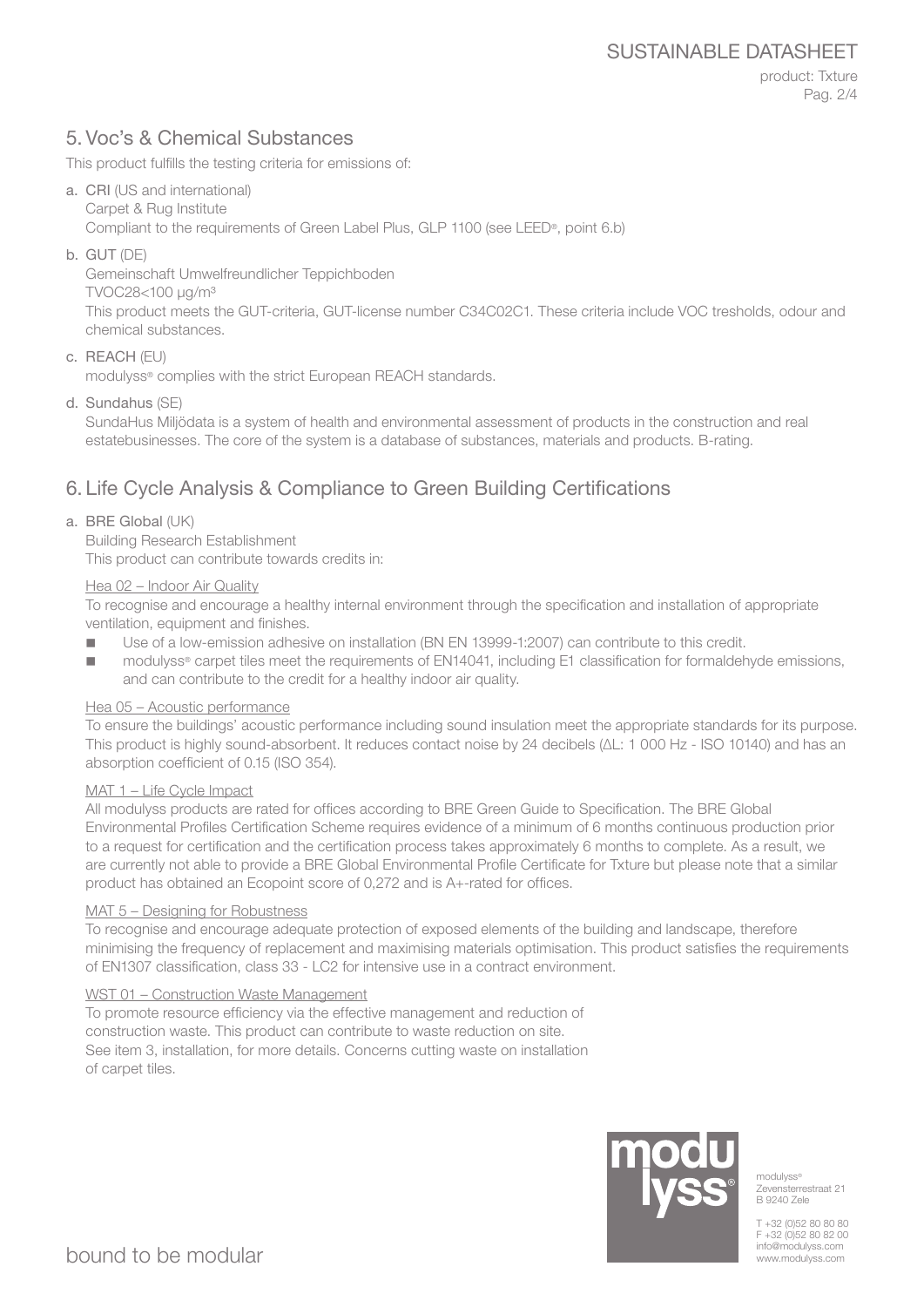product: Txture Pag. 3/4

#### b. LEED (US and international)

Leadership in Energy and Environmental Design

This product can contribute towards satisfying IEQ Credit 4.1 (low emitting materials – adhesives & sealants), IEQ 4.3 (low emitting – flooring systems), MR Credit 4 (recycled content) and MR Credit 5 (regional materials). Products are not reviewed under LEED, LEED credit requirements cover the performance of materials in aggregate, not the performance of individual products of brands. For more information on LEED, visit www.usgbc.org/contact

MR4 Post-Industrial recycled content: 55% MR4 Post-Consumer recycled content: 8%

#### c. HQE (FR)

Haute Qualité Environnementale

In 2005 modulyss® was awarded the HEQ certificate by FDES in accordance with NF P01 010. This product can contribute to seven of the 13 HEQ targets as follows:

| Eco-Construction                                                      | <b>MOQUETTES FDES</b> |
|-----------------------------------------------------------------------|-----------------------|
| Harmonious relation between buildings and their immediate environment |                       |
| Integrated choice of products and construction materials              | T <sub>2</sub>        |
| Low site nuisance                                                     | T <sub>3</sub>        |
| Eco-Management                                                        | MOQUETTES FDES        |
| Management of energy                                                  |                       |
| Management of water                                                   |                       |
| Management of waste caused by activities                              |                       |
| Management of servicing and maintenance                               |                       |
| Comfort                                                               | <b>MOQUETTES FDES</b> |
| Hygrometric comfort                                                   |                       |
| Acoustic comfort                                                      | T9                    |
| Visual comfort                                                        | T <sub>10</sub>       |
| No unpleasant smells                                                  | T11                   |
| Healthy                                                               | <b>MOQUETTES FDES</b> |
| Sanitary quality of areas                                             | T <sub>12</sub>       |
| Sanitary air quality                                                  | T13                   |

# 7. Green Energy

The electricity that we use at modulyss® is 100% 'green electricity' generated from renewable resources:

- a. In February 2010, modulyss® put its new solar panels into operation. The park has a capacity of 467500kWh, delivering 11% of our total electricity consumption.
- b. The remaining 89% originates from Green Energy purchases.



modulyss® Zevensterrestraat 21 B 9240 Zele